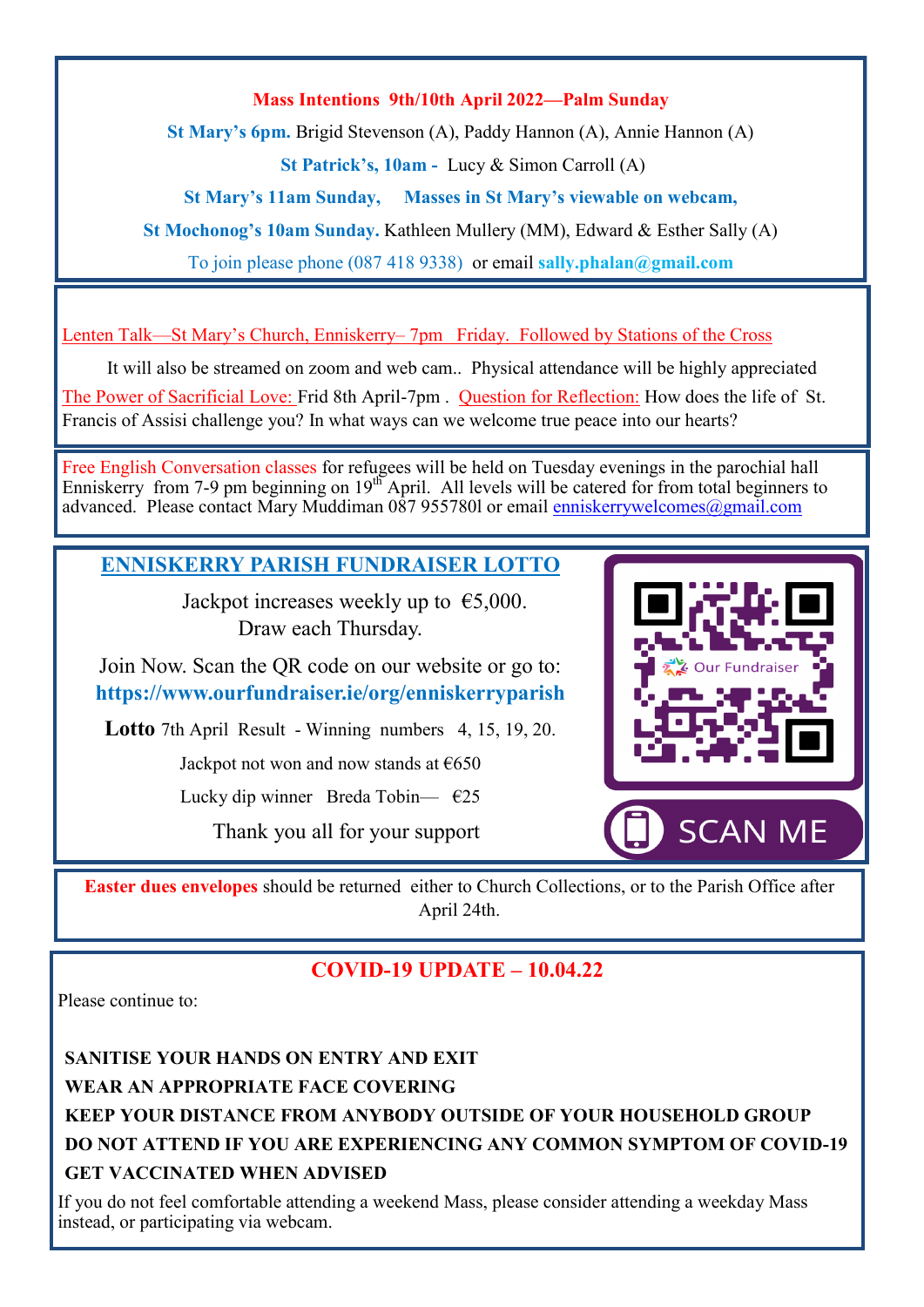|                                                      | <b>Holy Week/Easter 2022</b>                                                                                                       |
|------------------------------------------------------|------------------------------------------------------------------------------------------------------------------------------------|
| <b>Ceremonial</b><br><b>Processions</b>              | Due to the high instances of Covid still in the community, there will be<br>no Ceremonial Processions this year.                   |
| Sunday 10th<br>April                                 | Palm Sunday Mass – 6 pm on Saturday $(9th)$ St. Mary's<br>10.00 am St. Mochonog's, St Patrick's 10.00am S<br>11.00 a.m. St. Mary's |
| <b>Tuesday</b><br>$12th$ :                           | Penitential Service – 7.30 p.m. – St. Mochonog's                                                                                   |
| Wednesday                                            | Prayer Service for Spy Wednesday- 10.15 a.m. St. Mary's                                                                            |
| $13th$ April                                         | Penitential Service 7.30pm – St. Mary's                                                                                            |
| <b>Thursday</b><br>$14th$ April -<br><b>Holy</b>     | Mass of the Lords Supper – 6pm St. Mochonog's, Altar of Repose until<br>8pm.                                                       |
| <b>Thursday</b>                                      | Mass of the Lord's Supper $-7.30$ p.m. $-$ St. Mary's                                                                              |
|                                                      | Night Prayer – about 9.15 p.m. – to be finished by 9.30 p.m. – St.<br>Mary's                                                       |
| Friday $15th$<br>April<br>- Good Fri-                | St. Mochonog's $-$ Stations of the Cross $-12$ noon.<br>Passion of the Lord - 3pm followed by veneration of the Cross.             |
| day                                                  | Ecumenical Way of the $Cross - 11.00$ a.m. $- St.$ Mary's                                                                          |
|                                                      | Liturgy of the Lord's Passion – 3.00 p.m. (St. Mary's)                                                                             |
|                                                      | Stations of the $Cross - 7.30$ p.m. (St. Mary's)                                                                                   |
| <b>Saturday</b><br>$16th$ April                      | Easter Vigil Mass – 7.00 p.m. (St. Mary's)<br>Easter Vigil Mass - 9.00pm (St. Mochonog's)                                          |
| Sunday $17th$<br>April-<br><b>Easter Sun-</b><br>day | Mass – St. Mochonog's 10.00 am<br>Mass – St. Patrick's 10.00 am<br>$11.00$ am<br>Mass – St. Mary's                                 |

**RESPONSE TO UKRAINE CRISIS**

Parishes have been contacting the Archdiocese with offers of possible accommodation for Ukrainian refugees. The Irish Red Cross has launched an online portal where offers of accommodation can be submitted. We have been in touch with the Irish Red Cross for further details. Please get in touch with Íde Finnegan ([ide.finnegan@dublindiocese.ie\)](mailto:ide.finnegan@dublindiocese.ie) or Patrick Nelson [\(patrick.nelson@dublindiocese.ie\)](mailto:patrick.nelson@dublindiocese.ie) with any queries. We would also appreciate if you could also get in touch if the parish has registered on the portal already, so we can record these submissions on our records.